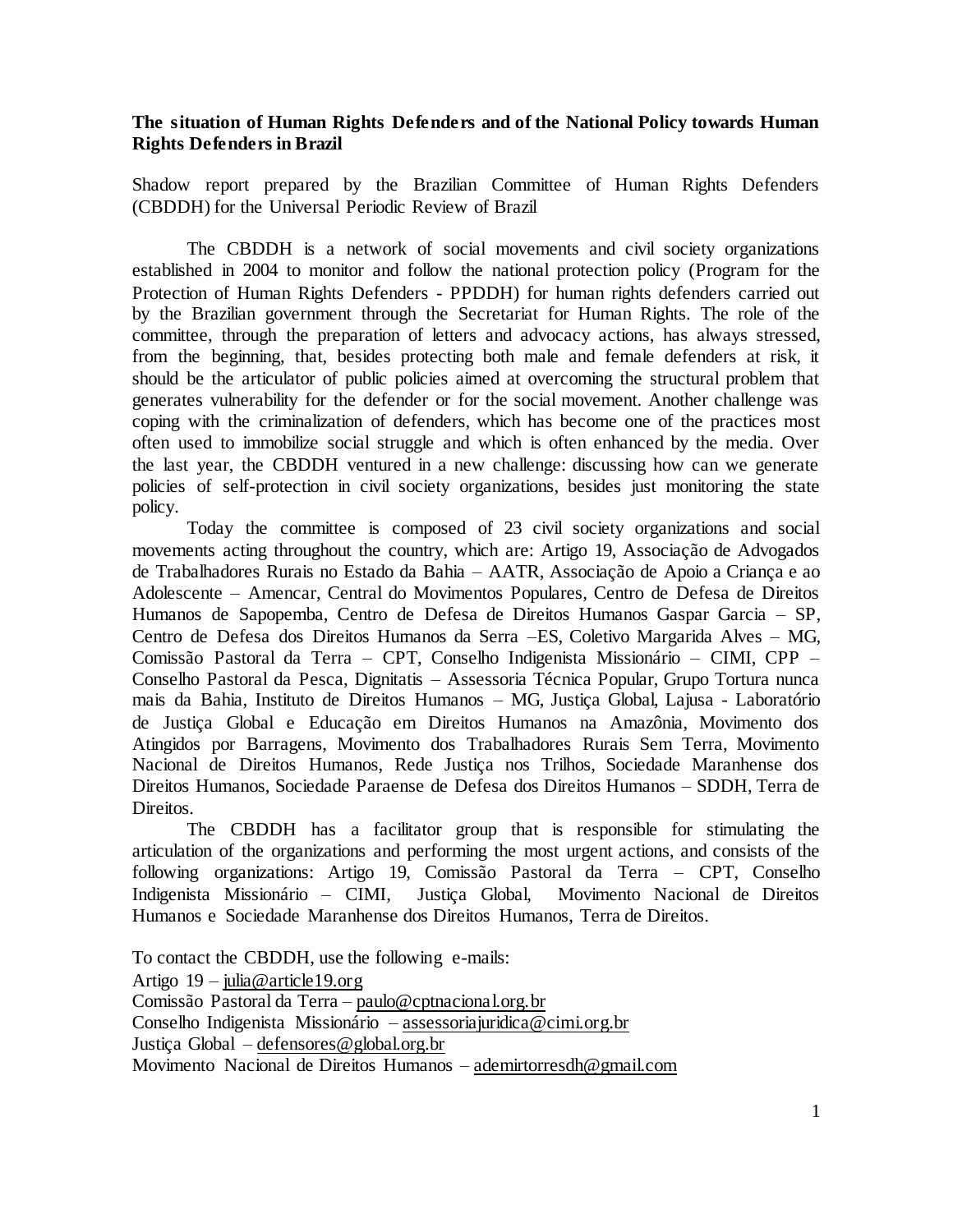Sociedade Maranhense dos Direitos Humanos – jogambaster@gmail.com Terra de Direitos – layza@terradedireitos.org.br

For more information about the CBDDH, the letters we issued at various moments since the beginning of our work can be accessed on the links available here: http://terradedireitos.org.br/wp-content/uploads/2015/10/Carta-Comit%C3%AA1.pdf http://terradedireitos.org.br/wp-content/uploads/2015/03/Carta-para-o-Secret%C3%A1rio-Nacionalde-Promo%C3%A7%C3%A3o-e-Defesa-dos-Direitos-Humanos.pdf http://global.org.br/programas/carta-do-comite-brasileiro-de-defensorases-de-direitos-humanos-2014/ http://terradedireitos.org.br/wp-content/uploads/2013/12/CARTA-DO-COMIT%C3%8A-BRASILEIRO-DE-DEFENSORAS-2013-1-Erina.pdf http://www.ecodebate.com.br/2012/12/17/carta-do-comite-brasileiro-de-defensorases-de-direitoshumanos-a-ministra-da-secretaria-de-direitos-humanos/ http://global.org.br/wp-content/uploads/2010/11/Comit%C3%AA-Brasileiro-de-Defensoras-2010.pdf.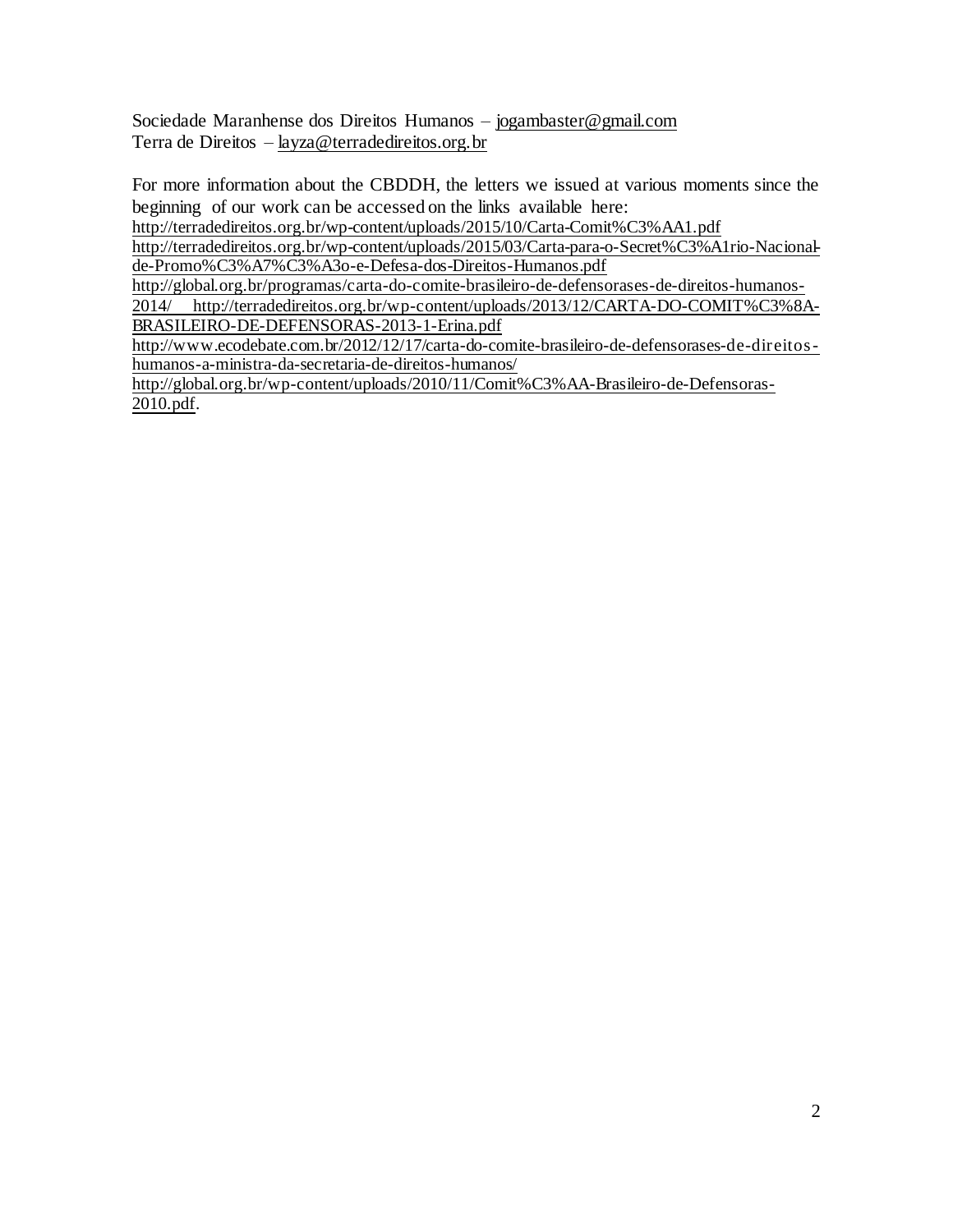# **Table of Contents**

| A – Brazil's political context - risks faced by Human Rights Defenders | Pg.4 |
|------------------------------------------------------------------------|------|
|------------------------------------------------------------------------|------|

**B - Data on Human Rights Defenders in Brazil. Pg. 7**

**C - Situation on the protection policy for Human Rights Defenders in Brazil. Pg. 13**

**D – Recommendations Pg. 18**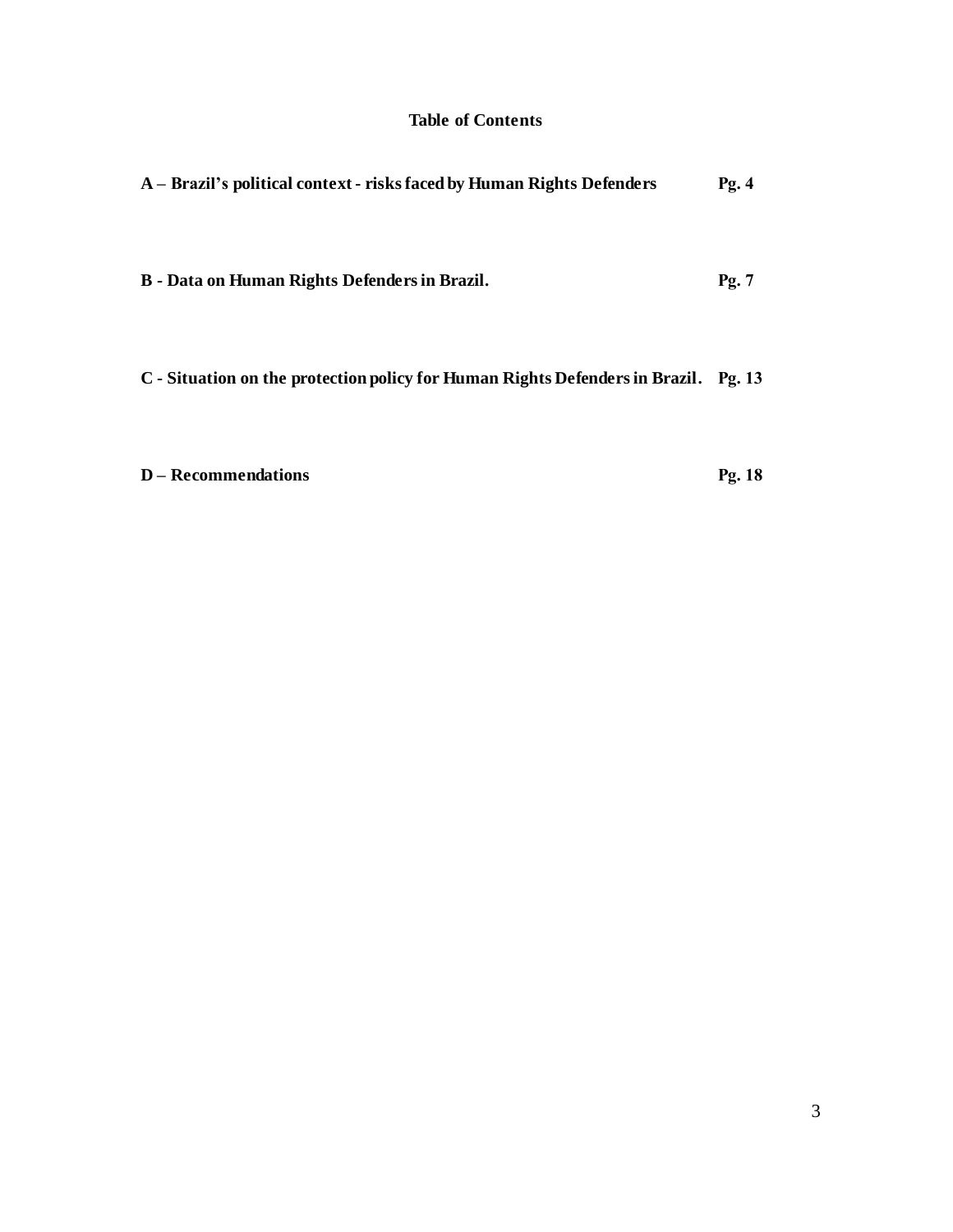#### **A - Brazil's political context - risks faced by Human Rights Defenders**

- 1. The Brazilian government has consolidated its choice to adopt a development model focused on a system of economic growth that violates human rights and that excludes most of the people. The current economic model of neo-developmentalism prioritizes short-term gains in macroeconomic indexes and promotes negatively impacts on the realization of rights by much of the brazilian population.
- 2. The Brazilian State has abandoned the pursuit of structuring policies of democratization of land, of guaranteeing traditional peoples' territories, of management of natural resources and of promotion of social policies. Political decisions follow the logic of the international market, placing great pressure on occupied and/or claimed lands and territories and on common property of indigenous peoples, traditional communities and landless peasants.
- 3. Those who fight for human rights in the context of land, territory and the environment Human Rights Defenders (HRDs) – are the main targets of attacks, threats and murders in Brazil. Between 2002 and 2013, the documented deaths of these individuals tripled compared to the previous decade.<sup>1</sup> According to official sources<sup>2</sup> of international mechanisms and international and local organizations, there has been a particular increase in actions against indigenous peoples and traditional communities directly affected by megaprojects.
- 4. The Amazon is a region that poses the greatest threats to HRDs due to its natural riches, which, most often, are illegally exploited by farmers, land grabbers, loggers, soy farmers, etc. In addition, the Amazon region is the target of large mining projects, especially from the company Vale do Rio Doce, and is a major focus of construction of hydroelectric power stations, such as Belo Monte and São Luiz do Tapajós.
- 5. The construction of hydroelectric power stations in Brazil reflects a history of serious human rights violations. To attest to this fact, in 2010, the Council for the Defense of the Human Person (currently National Human Rights Council) issued a report pointing out the violation of 16 rights during the construction of dams in the country. Among them, the

<sup>1</sup> https://www.globalwitness.org/en/campaigns/environmental-activists/deadly-environment/#report

<sup>2</sup> http://www.cimi.org.br/pub/relatorio2015/relatoriodados2015.pdf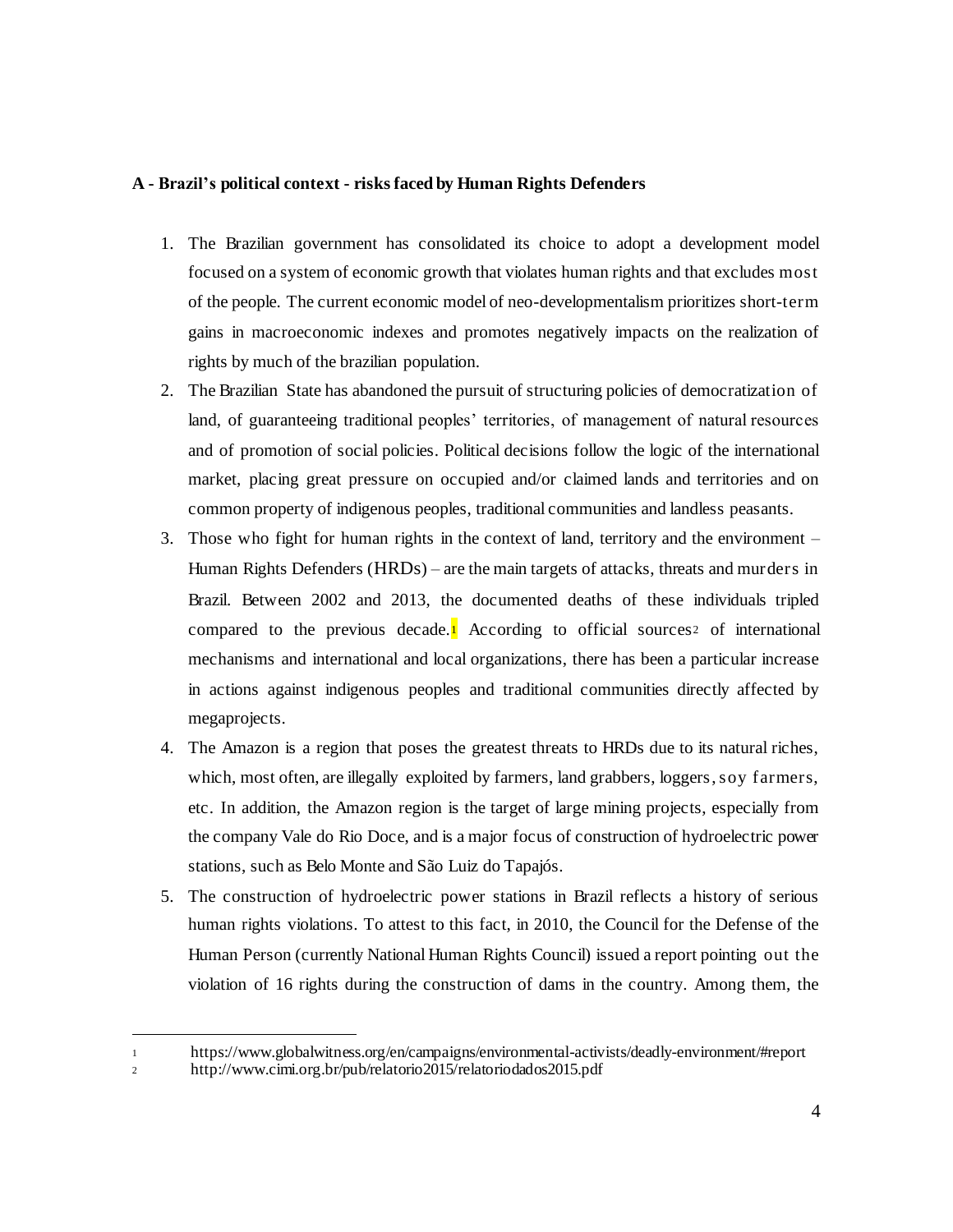rights to information, education, health, adequate housing, environment and full compensation for losses. According to the report, "the current pattern of construction of dams has repeatedly allowed serious human rights violations, the consequences of which accentuate severe social inequalities, translating into situations of poverty and social, familial and individual disruption.3"

- 6. The construction of Belo Monte power station is an emblematic case of violations of rights. The power station was built without the free, prior and informed consent of indigenous peoples and traditional communities, in violation of ILO Convention 169. Due to the failure to comply with a court order, the operating license, already granted by IBAMA, was judicially suspended in 2016.
- 7. In Brazil there is also a legal instrument known as a "suspension of preliminary injunction", which gives the State the right to petition directly to the Presidents of the High Courts for the suspension of preliminary court orders or court rulings contrary to its interests, on the grounds of public interest. This instrument has been repeatedly used to ensure the undertaking of large-scale constructions in the Amazon, in contravention of human rights.
- 8. At the legislative level, there is a combination of conservative forces pushing for such projects who are linked to religious groups, agribusiness, the arms industry and the market, and who are completely unfavorable to human rights.
- 9. In 2015, the country already experienced significant setbacks for human rights, such as, for example, the approval by Congress of Bill 7735/2014 that privatizes nature and traditional knowledge; Bill 4148/2008, which exempts companies from labelling genetically modified foods; the Proposal for Constitutional Amendment 215/2000, which affects indigenous peoples and quilombolas across the country by transferring the responsibility for territory titling to the Legislative Branch; the Proposal for Constitutional Amendment 171/1993, which threatens to reduce the age of criminal responsibility; the undermining of labour rights through the outsourcing intended by Bill 4330/2004; and Bill 2016/15, which typifies the crime of terrorism, among others.

<sup>3</sup> http://www2.camara.leg.br/atividade-legislativa/comissoes/comissoes-

permanentes/cft/arquivos/audiencia-publica-13-10-2015/parecer-mab-projeto-de-lei-pnab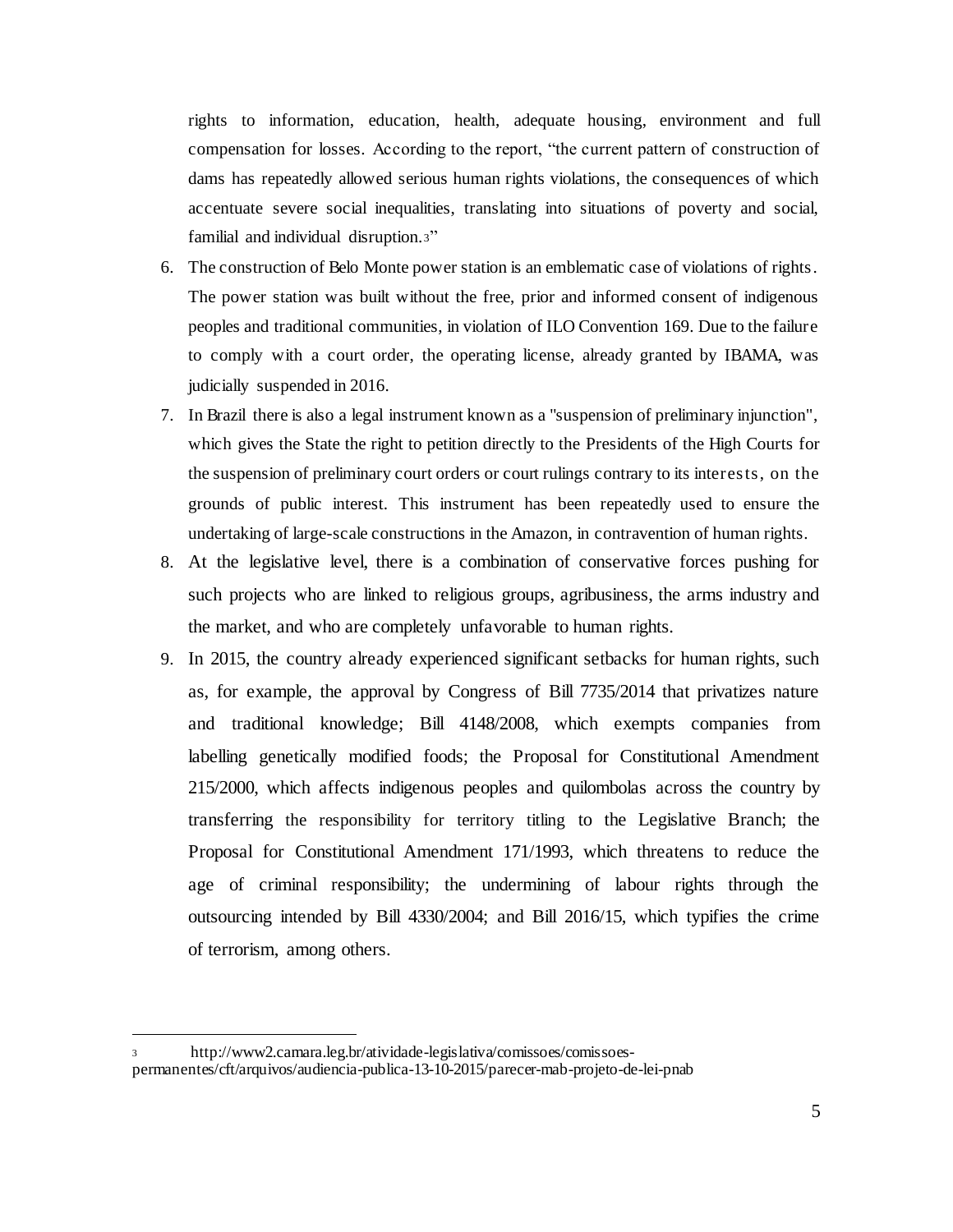- 10. In this regard, it is worth noting that Brazil is experiencing a sharp increase in criminalization and violence against social movements, groups and individuals, and HRDs. The main example is bill 13.260/2016, approved in March 2016, that typifies the crime of terrorism and already turns militants of social movements into the first victims of this criminalization.
- 11. In 2015, Brazil faced the greatest environmental crime in its history, in the state of Minas Gerais, for which the Samarco company (whose capital belongs to transnational BHP and Vale) was responsible. An estimated 62 million cubic meters of the Rio Doce basin were contaminated, affecting about 85 million people. Almost one year after the disaster, no one has been held accountable. On the contrary, just 20 days after the criminal tragedy, the Senate's Special Committee on Development voted the Law nº 624/2015, which intends to make environmental laws for largescale projects more flexible.
- 12. 2016 began with strong pressure by the political and parliamentary opposition against the President Dilma's government, and petitions were filed to impeach the president who was democratically elected with more than 54 million votes in 2014. At the end of 2015, on December 2nd, the former president of the House of Representatives and now impeached federal Representative, Eduardo Cunha, accepted an impeachment petition filed by Brazilian jurists and started the process of impeachment of the President. This process, although constitutional under Brazilian law, was used by the opposition to Dilma's administration as a possibility of removing from power a government that was elected in the last four elections. However, to remove the President by means of impeachment, it would be necessary to prove the occurrence of a crime of responsibility, which did not happen. Thus, the impeachment of the president represents a breach of the social contract established with the 1988 Constitution and puts all other social achievements, historically conquered through democratic struggles, at risk of being attacked. This has already been happening and being put into practice by the illegitimate government, destroying the state structure built in recent years, privatizing public services, changing the current foreign policy only to take care of business, and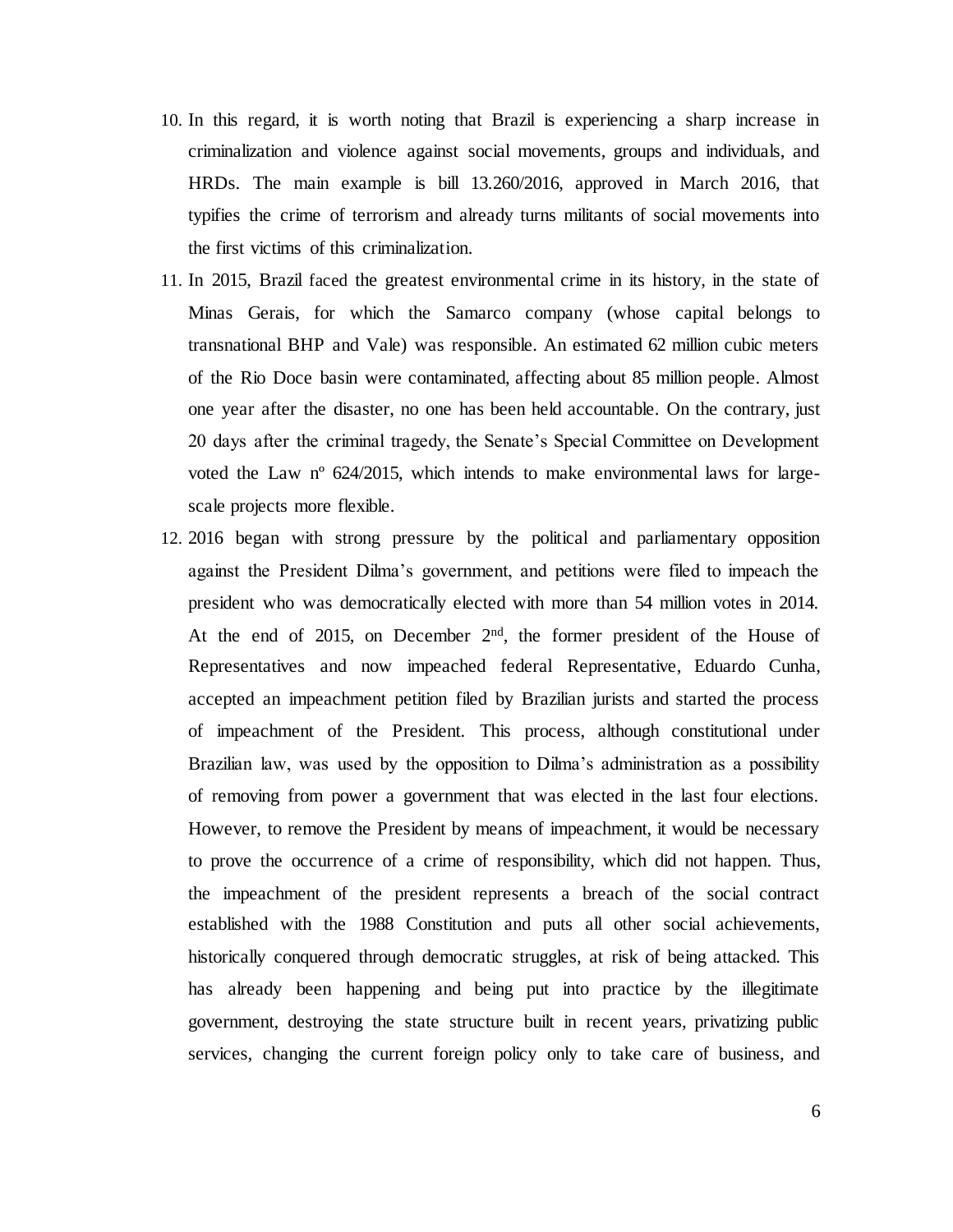many more attacks that will be discussed later. In addition, the process carried out based on fragile and inconsistent arguments was also led by politicians who are suspected of various corruption cases, some of them with proven misconduct as public officials. Such is the case of current president Michel Temer: due to a ruling by the Electoral Court, he is ineligible as a candidate in the next elections due to having received illegal campaign donations.

### **B - Data on Human Rights Defenders in Brazil.**

- 13. Since the beginning of 2016, the civil society organizations that constitute the Brazilian Committee of Human Rights Defenders (CBDDH) recorded fifty-four cases of killings of human rights defenders, both male and female, in the country, most of them concentrated in the states at the north and northeast regions, as well as a general worsening of the situation of human rights defenders (HRDs.).<sup>4</sup>
- 14. In rural areas, the struggle for land and territory was the context of almost all the murders of HRDs in Brazil. According to data from the Pastoral Land Commission (PLC), in 2015 there were 50 deaths, 144 people threatened and 59 attempted murders in conflicts in rural areas in Brazil. 90% of these cases are concentrated in the states of Rondônia, Pará and Maranhão. From 2010 to 2015 there were 219 deaths and 300 attempted homicides due to agrarian conflict in the country. Less than 6% of the cases of HRDs killed are investigated in Brazil.<sup>5</sup> In 2016, the north and northeast regions appear to be the most dangerous regions for HRDs and are the regions where almost all of the murders are concentrated, with a total of 45 murders there.<sup>6</sup>
- 15. The situation in the state of Pará is historically one of the most alarming in the country. Also according to data from PLC, of the 23 people killed in conflicts over land and territory in the first half of 2015, all but one occurred in the Amazon

<sup>4</sup> Reports submitted in 2016 to the rapporteurs of human defenders of the UN and OAS

<sup>5</sup> http://www.cptnacional.org.br/index.php/component/jdownloads/send/41-conflitos-no-campo-brasilpublicacao/14019-conflitos-no-campo-brasil-2015?option=com\_jdownloads

Preliminary data collected by Pastoral Land Commission (CPT) and the Brazilian Committee of Human Rights Defenders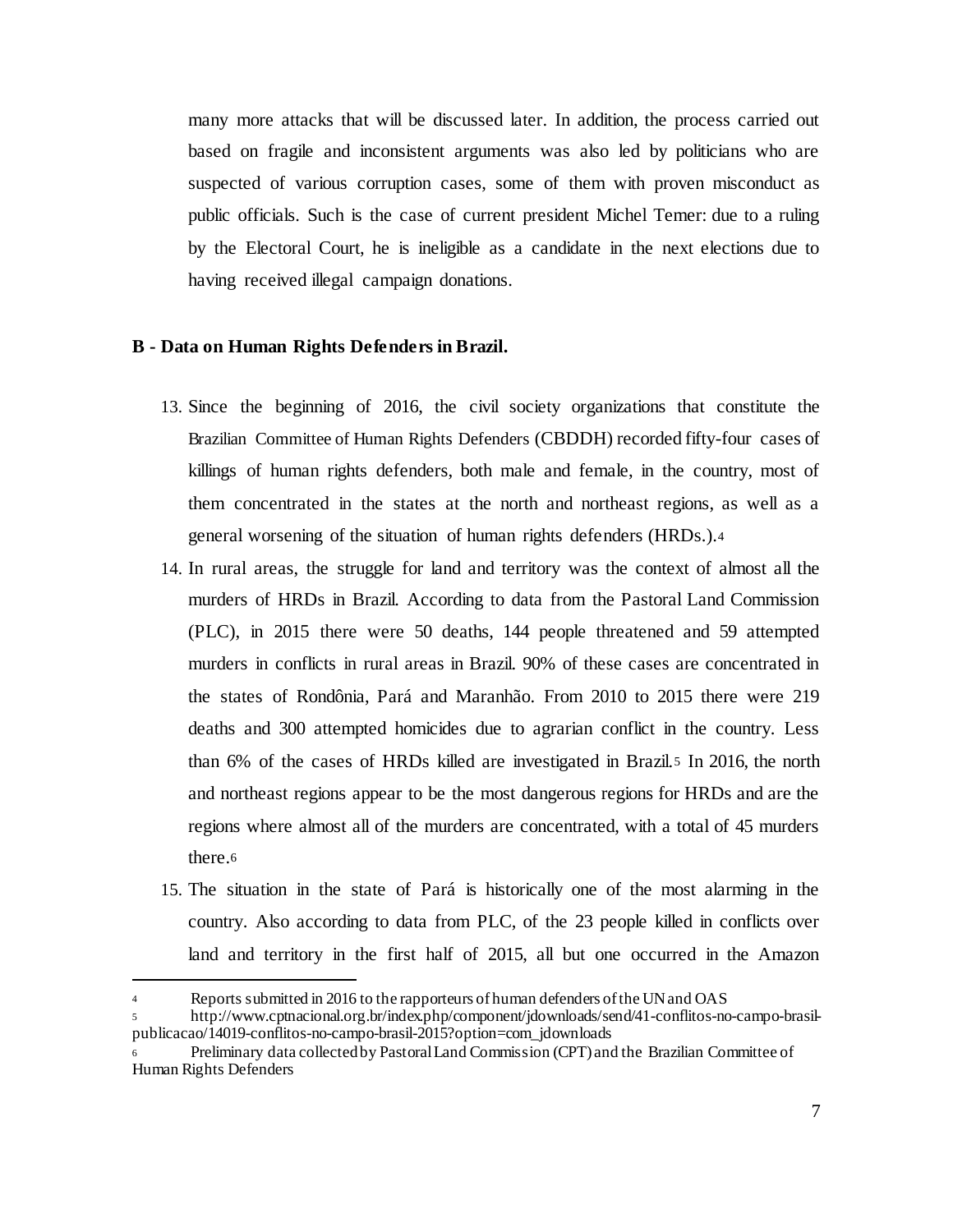region7. At the end of the same year, a series of seven killings of HRDs – who were rural workers – was registered in the city of Anapu, where missionary Dorothy Stang was killed8. Since her death in 2005, 334 murders were recorded in rural areas in Brazil, 118 of which occurred in Pará – amounting to 35.3% of the total9. According to PLC, six of the seven deaths occurred in conflicts related to Lote 83 of Gleba Bacajá, whose owner is Regivaldo Pereira Galvão, known as Taradão, convicted for the murder of Sister Dorothy and who remains at liberty. In 28 years, only 21 out of the 428 homicides from disputes in rural areas of Pará have been judged10. In 2016, 5 deaths were recorded in Pará, two of which in the city of Anapu, one in São Félix do Xingu – which last year was where killings occured most frequently – and two in the cities of Novo Progresso and São Domingos do Araguaia.

16. Also in the north region, an alarming escalation of violence and criminalization of HRDs is in progress in the state of Rondônia, where rural workers and landless peasants are suffering evictions, assaults, threats, robbery, harassment and murder. In 2015, the state emerged on the national scene as one with the highest number of deaths in agrarian conflicts: 20 workers were killed, many of the murders resembling executions11. In 2016, the state continues to lead in the numbers of killings of HRDs. Between January and September, 17 people were murdered in conflicts in the rural area. The most recent victims were Isaque Dias Ferreira, 34, and Edilene Mateus Porto, 32, leaders of Liga dos Camponeses Pobres de Rondônia e Amazônia Ocidental (LCP – League of Poor Peasants of Rondônia and Western Amazônia) and Acampamento 10 de maio. Tuesday September 13, at around 8:00

<sup>7</sup> The role of business and States in violations against human rights defenders of land rights, the right to territory and rights related to the environment.

<sup>8</sup> http://g1.globo.com/pa/para/noticia/2015/11/comissao-pastoral-da-terra-denuncia-onda-deassassinatos-em-anapu-pa.html

<sup>9</sup> http://www.cptnacional.org.br/index.php/publicacoes/noticias/conflitos-no-campo/2418-dez-anosapos-morte-da-missionaria-dorothy-stang-para-ainda-vive-conflitos-violentos-no-campo

<sup>10</sup> http://www.cptnacional.org.br/index.php/publicacoes/noticias/conflitos-no-campo/2418-dez-anosapos-morte-da-missionaria-dorothy-stang-para-ainda-vive-conflitos-violentos-no-campo

<sup>11</sup> http://www.cptnacional.org.br/index.php/publicacoes-2/destaque/3099-nota-publica-o-campo-emrondonia-um-barril-de-polvora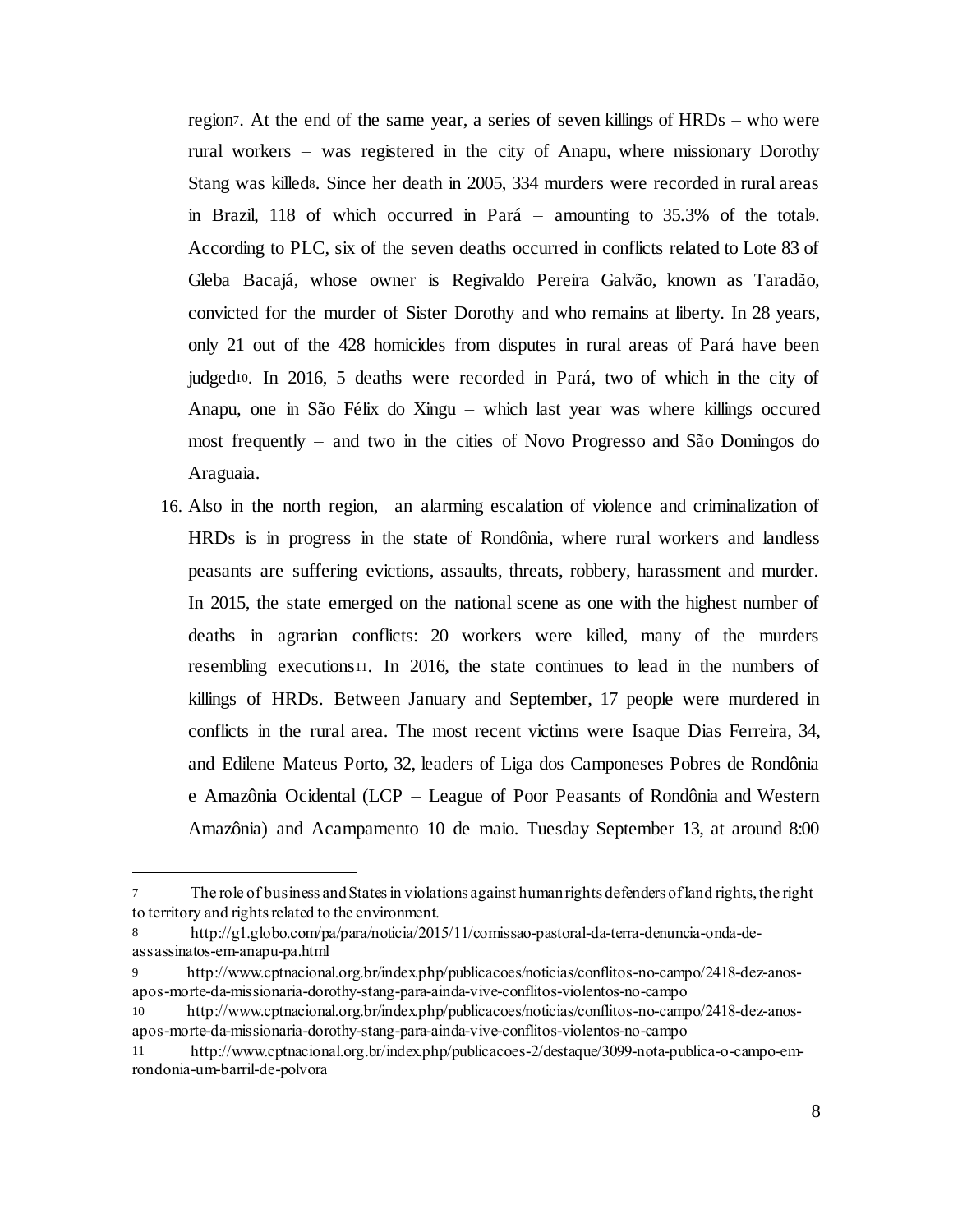a.m., the couple was cowardly murdered. The crime occurred near the family lot at Acampamento 10 de maio, in the region of Alto Paraíso, 211 km from Porto Velho (RO). The Liga dos Camponeses Pobres is the main victim of this escalating violence against landless peasants and rural workers, and the Vale do Jamari region is the main stage of the criminal actions perpetrated by farmers and public officials in the state.

- 17. The struggle against dams has also resulted in fatalities. On January 7, Mrs. Nilce de Souza Magalhães, 58, known as 'Nicinha', fisherwoman, leader and militant of the Movimento dos Atingidos por Barragens (MAB, Moviment of People Affected by Dams), disappeared. She had been denouncing the impacts caused by the Hydroelectric Power Plant of Jirau, for which the company Energia Sustentável do Brasil (ESBR) is responsible. Her murder was later confirmed by a resident of the camp where she lived. However, her family and MAB continue to question the official version of a presumed common crime, since Mrs. Nicinha was receiving constant threats by agents who spoke on behalf of the power plants. Those accused of the crime reported having executed the defender and throwing her body into a river in the region. On June 21, the body was found floating in a location just 400 meters away from her former home by the Mutum river. Discovered by workers of the hydroelectric power plant, the body had its hands and feet tied by a rope which was attached to a rock.
- 18. There is also an intensification of attacks and threats to indigenous people in the state of Maranhão. In April 2015, the leader Eusébio Ka'apor<sup>12</sup> was killed by masked men and in December of the same year there was another ambush that resulted in two indigenous men being shot13. Since 2013, this community has been fighting for the autonomy of their territory that, despite being retaken, still suffers attempts of loggers to take control. In the same state, the indigenous people of Gamela, who fight for the demarcation of their traditional territory, have suffered shootings and death threats after having retaken three farms overlapping their land

<sup>12</sup> http://www.cimi.org.br/site/pt-br/?system=news&action=read&id=8089

<sup>13</sup> http://www.cimi.org.br/site/pt-br/?system=news&action=read&id=8563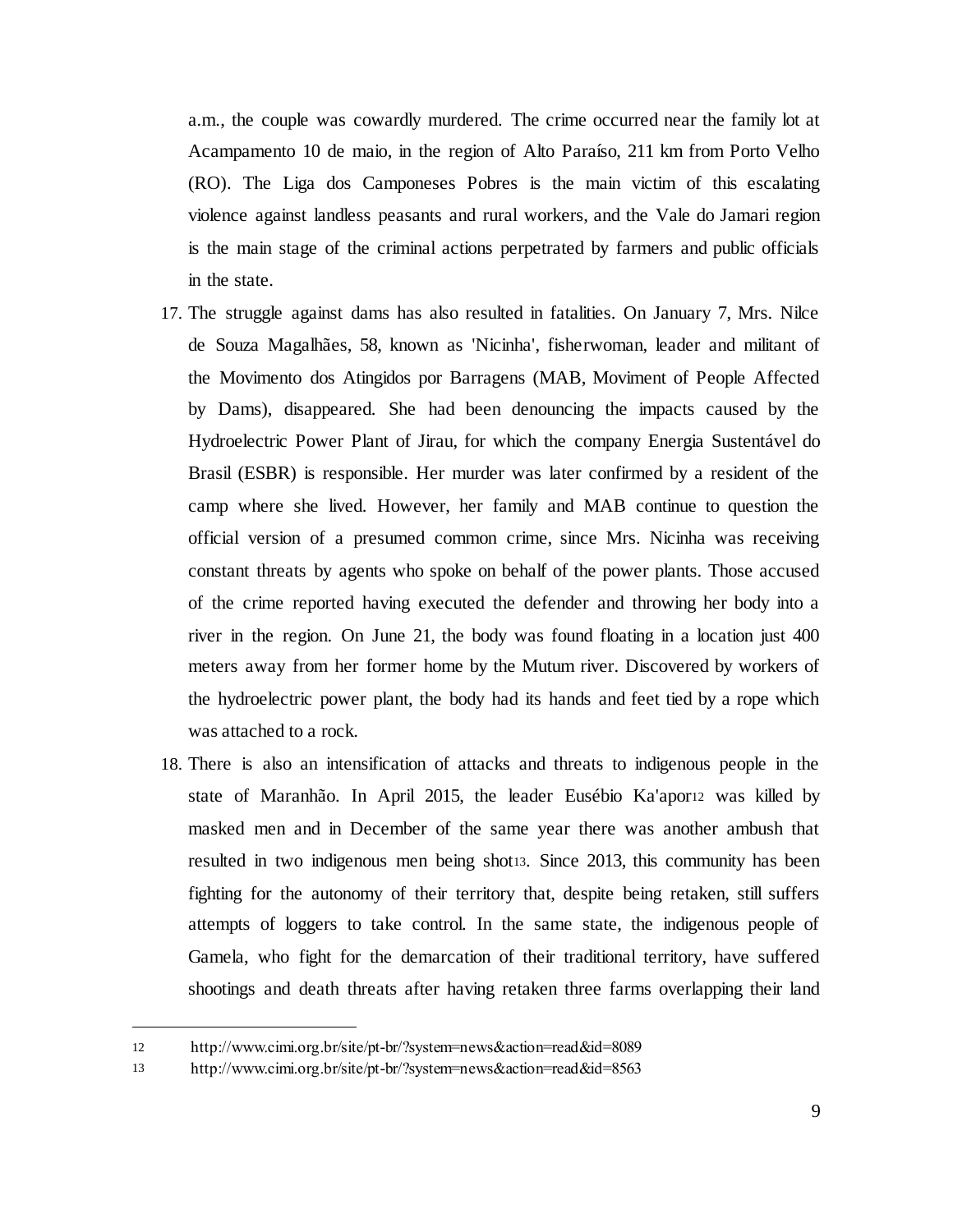in November and December 201514. The murder of indigenous people in Maranhão continues to increase in 2016. Together with other community leaders, peasants and trade unionists, eleven people have been killed between January and September. Five Guajajaras natives were killed in the indigenous territory Arariboia, which contains 92 villages with people of the Guajajara, Gavião and Guajá ethnicities. The other 6 are two trade unionists, one quilombola, one squatter and two community leaders of urban areas.

- 19. According to a report published by the Indigenous Missionary Council, in 2014 alone, 138 indigenous persons were killed in Brazil as a result of land conflicts, with 29% of these deaths taking place in Mato Grosso do Sul. The same report points out that 137 natives committed suicide and 785 children died from lack of access to basic health rights in 2014. This data have a higher incidence in the state of Mato Grosso do Sul and directly affect the Guarani-Kamucuio people. The main threat to the indigenous people of Mato Grosso do Sul is the agribusiness of soybean and corn.
- 20. In 2016, also in the middle west region, more specifically in Mato Grosso and Mato Grosso do Sul, 2 HRDs were killed, one in each state. Still in the same region, there was a case of criminalization, under the recent Law 12.850/2013 on criminal organizations, against MST leaders in the state of Goiás. Natalino de Jesus and Valdir Misnerovicz were arrested and this is the first time the movement has been criminalized on the basis of Law 12.850/2013. The assessment by the movement and civil society organizations of this law, supposedly created to act against money laundering and trafficking, is that it can be considered the legitimization of an actual state of exception. Under this law, the investigations are confidential and can rely on plea agreements, infiltration by agents, breaches of tax, bank and telephone privacy, and wire-tapping, among other measures. In fact, both the law on criminal organization and the antiterrorism law represent major setbacks in the protection of fundamental rights in the country and pose serious threats to constitutional guarantees of social movements and citizens fighting for their rights.

j

<sup>14</sup> http://www.cimi.org.br/site/pt-br/?system=news&action=read&id=8510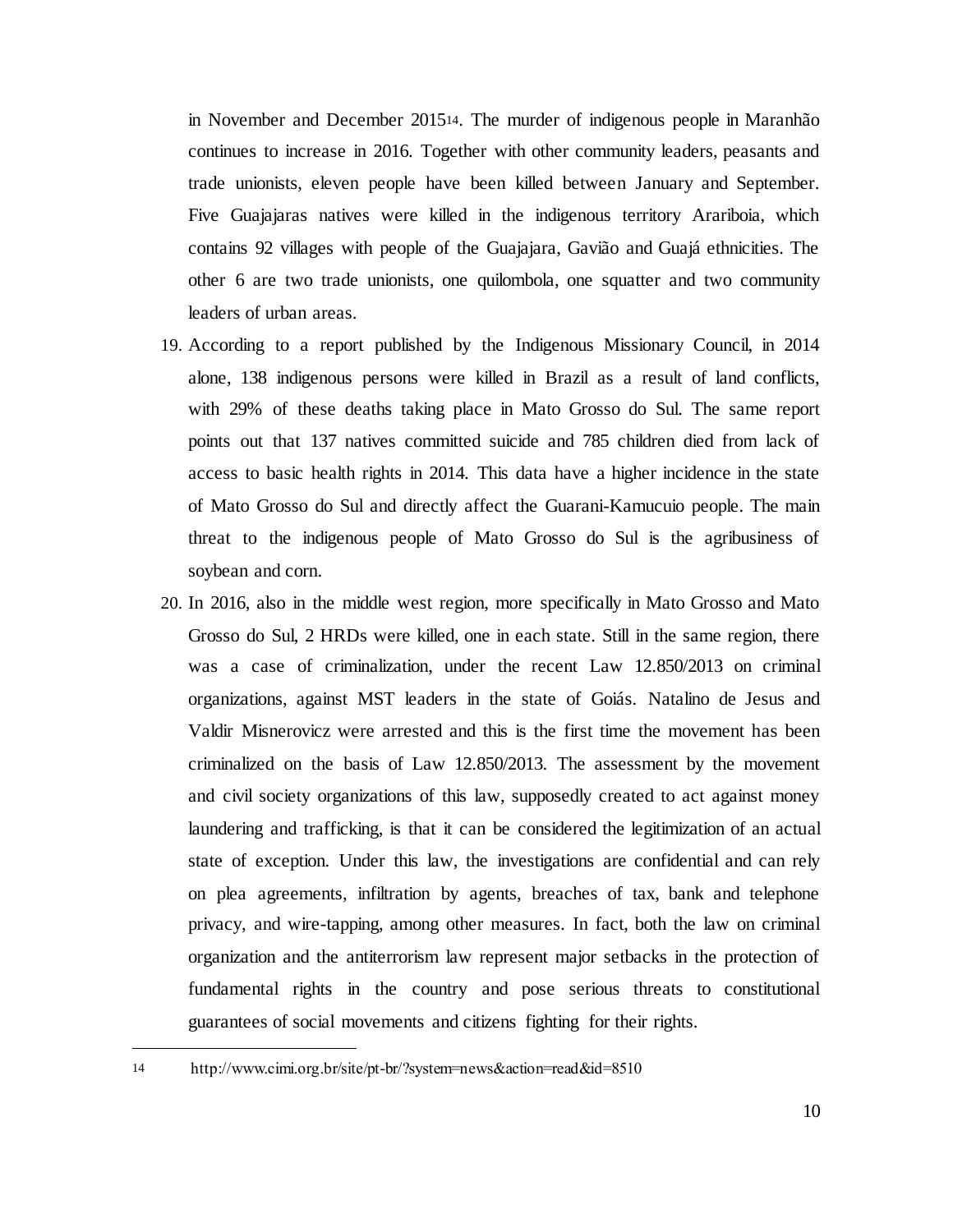- 21. The south and southeast regions also report homicides. On April 7, 2016, families of the Movimento dos Trabalhadores Rurais Sem Terra (MST), organized at Acampamento Dom Tomas Balduíno, in the city of Quedas do Iguaçu, central region of the state of Paraná, were victims of an ambush arranged by the Military Police (MP) of the region and by private security guards of the company Araupel. Vilmar Bordim, 44, married, father of three, and Leomar Bhorbak, 25, with a ninemonth pregnant wife, both of them rural workers, were killed in the attack. Seven other workers were also seriously injured and two people were taken for questioning at the police station, and then released. The civil society and social movements point out that the military police is acting to incriminate the Movimento dos Trabalhadores Rurais Sem Terra. For this reason, the Ministry of Justice, through requests filed by Terra de Direitos and other organizations, ordered an investigation by the Federal Police. However, two MST members had their preventive arrests decreed while they were hospitalized and were prevented from talking privately with their lawyers. The Federal Police, responsible for the investigations of the massacre of Quedas do Iguaçu, concluded that the police officers involved should not be prosecuted.
- 22. In urban settings, there are cases of murder and threats to human rights defenders underreported. Although land conflicts still show alarming rates of violence, civil society has been showing an increasing concern about the deaths and threats that take place in the urban setting, especially those related to urban occupations (squats), the LGBT population, sex workers, black youth, community leaders, media activists from slums and suburbs, etc. In the State of Maranhão, two community leaders were murdered in 2016 – José Conceição Pereira, on April 13, in the Coroadinho neighborhood, and Almir Silva Santos, on 8 July, in the Vila do Funil neighborhood. They were both community leaders who were active in their neighborhoods and struggled for improvements. It is suspected that they were both killed for opposing the interests of the local drug trade.
- 23. In the State of Pará, in 2015, a State and a Federal Representative, 1 Military Prosecutor, as well as the State Ombudsman of the Public Security Department and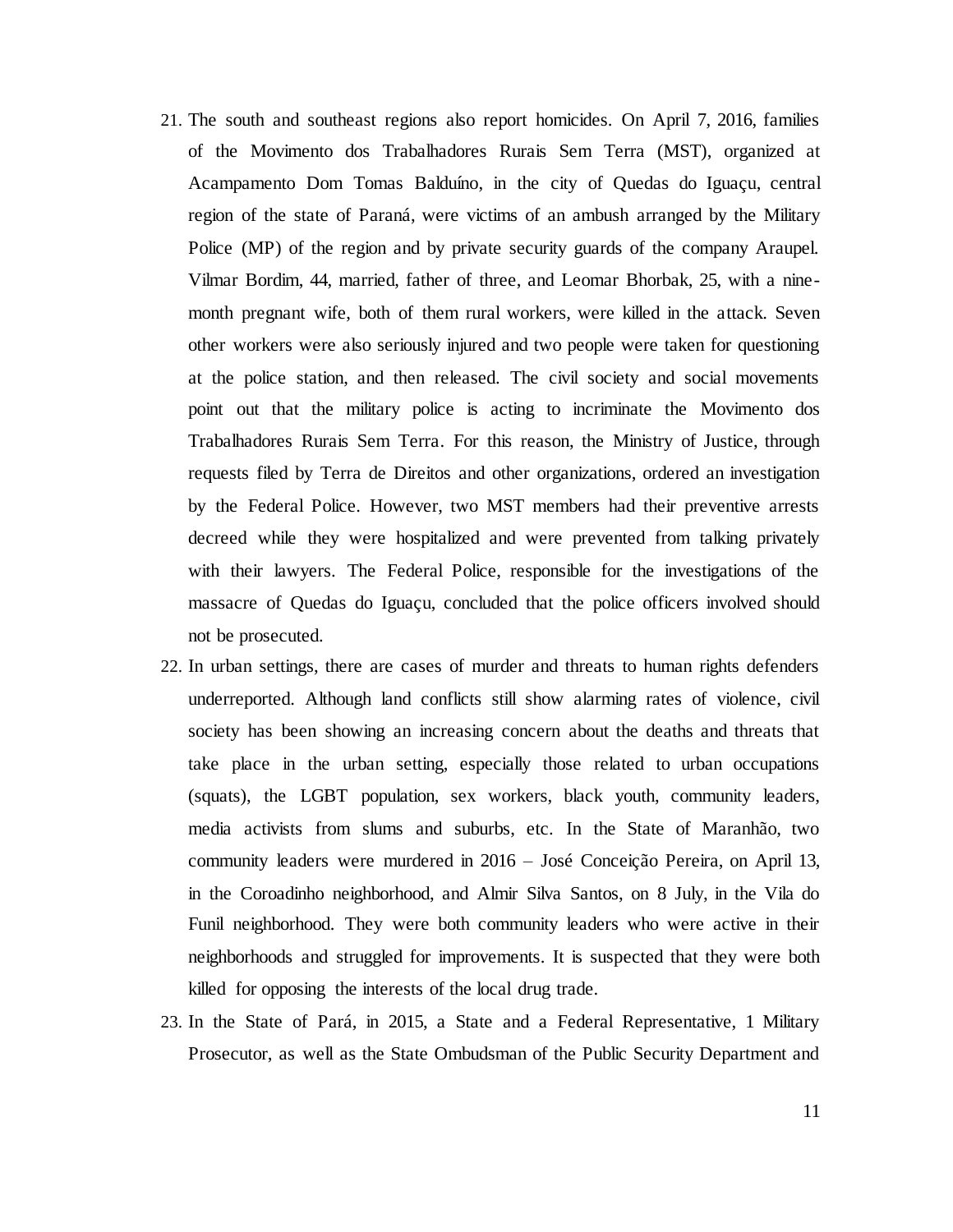two activists working with youth organizations were threatened after surveys and investigations on organized vigilante groups (*milícias*), which resulted in a CPI (Parliamentary Commission of Inquiry) in Pará15. Some of them filed reports and even sent official letters to the Secretariat for Human Rights, but no action has been taken in order to hold those responsible accountable.

- 24. 2015 was a very violent year in the Izidora occupations, located in Belo Horizonte's metropolitan area. Two human rights defenders were killed in 2015 in the Victoria occupation (one of the Izidora occupations) and many people received threats. No one has yet been held accountable.
- 25. The free flow of information and freedom of expression in the country are also facing difficulties. In Brazil, according to a survey by ARTIGO 19, between 2012 and 2015, there were 121 cases of serious violations – especially homicides, attempted murders and death threats – against journalists. It is suspected that 70% of those violations were perpetrated by State officials, especially politicians.<sup>16</sup> In 2015, there was a 67% increase in serious violations against journalists. In addition, since 2012, at least 18 journalists have been murdered in the country. Last year alone, six deaths were recorded, which would make Brazil the third<sup>17</sup> most dangerous country for journalism, after Syria (13 deaths) and France (which recorded 09 cases owing to the Charlie Hebdo attack).<sup>18</sup> In most cases involving journalists, violations are motivated by political coverage performed by these professionals, who denounce irregularities in public administration and corruption, especially in small towns.
- 26. Another important issue regarding violations towards communication professionals in Brazil concerns the coverage of protests. Since 2013, in addition to the violent repression and criminalization of the right to protest that has taken place on several occasions<sup>19</sup> in both cities and the countryside, journalists covering and documenting

j

<sup>15</sup> http://pt.slideshare.net/fabriciorocha/relatrio-final-da-cpi-das-milcias-belmpar-20142015

<sup>16</sup> http://violacoes.artigo19.org/publicacoes#header

<sup>17</sup> https://cpj.org/es/2015/12/siria-y-francia-fueron-los-paises-mas-letales-para.php

<sup>18</sup> http://politica.estadao.com.br/noticias/geral,110-jornalistas-foram-assassinados-em-todo-o-mundoem-2015--diz-ong,1816358

<sup>19</sup> http://protestos.artigo19.org/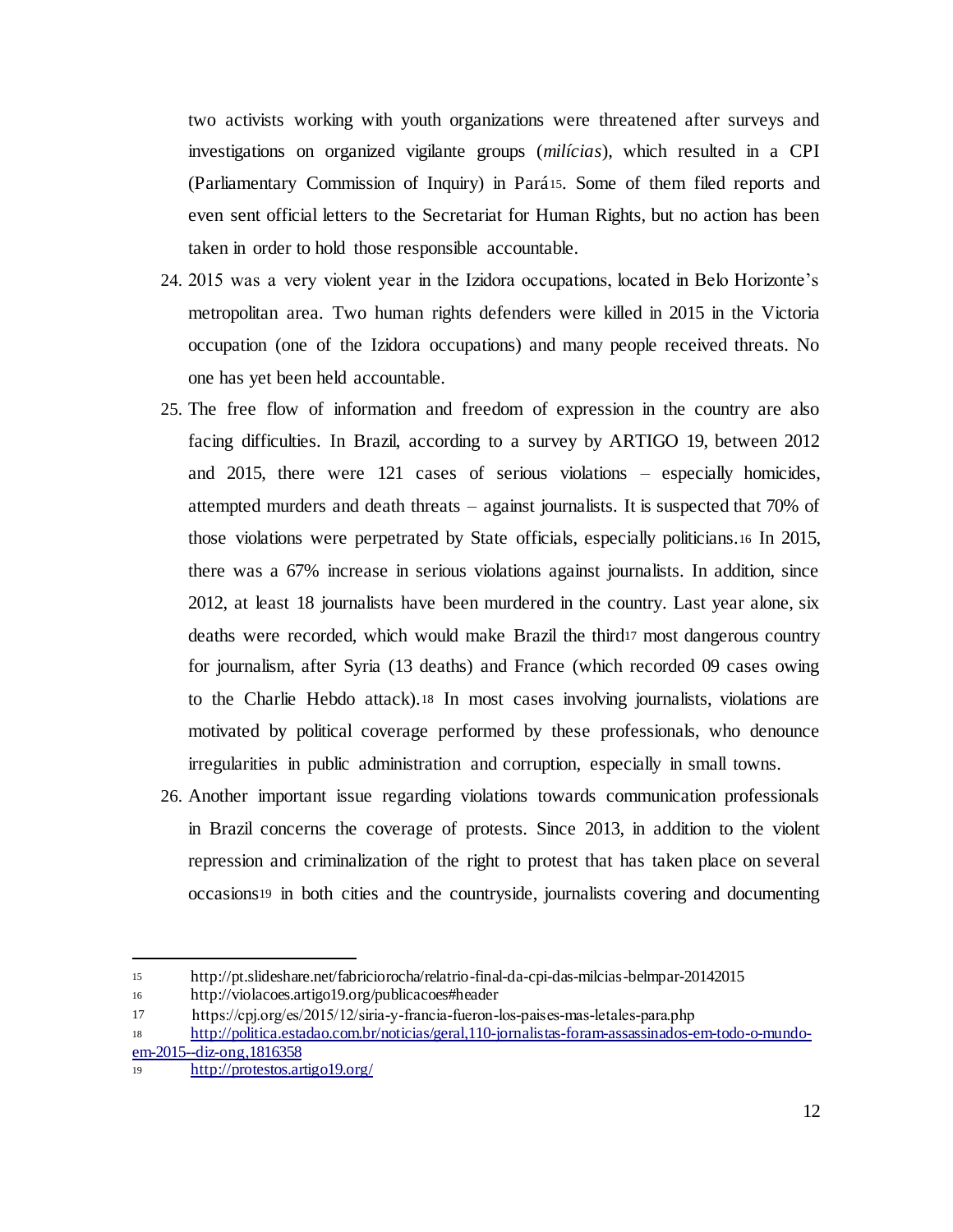these demonstrations have had this right attacked20. Situations such as the seizing and destruction of their equipment, prevention from covering the protests, physical violence and even arbitrary detentions have become common. ABRAJI (Brazilian Association of Investigative Journalism) has documented 293 episodes of violations against journalists during protest coverage, some of them committed by some protesters, but the overwhelming majority perpetrated by state agents.

**27.** In 2015, in the legislative sphere, the country experienced significant setbacks in human rights, such as the Proposed Constitutional Amendment (PEC) 215/2000, which affects indigenous peoples and *quilombolas* across the country by transferring to the Legislative Branch the power to demarcate territories; and the (PL) 2016/15 bill, which typifies the crime of terrorism, among others21. The 2016/2015 bill was approved by Congress and was sanctioned with vetoes by former President Dilma. There are other bills in the National Congress that seek to re-insert norms that had been suppressed during the legislative process which adopted the Antiterrorism Law, such as the Senate Bill 272/2016 and also the Bill 5065/2016. Civil society and social movements point out that these bills of law intend to intensify the criminalization of social movements, since the country has not experienced terrorist threats. If approved, the current state of criminalization of HRDs tends to increase, with the approval of the Brazilian state.

## **C - Situation of the protection policy for Human Rights Defenders in Brazil.**

28. The abovementioned situation shows, once again, the lack of confrontation by the Brazilian State of the structural causes generating risks, threats and attacks against human rights defenders. Among the reasons for those violations are the failure to guarantee the right to land and territory, and resulting land conflicts. It is important to note that government agencies responsible for land tenure regularization, such as

<sup>20</sup> http://artigo19.org/?p=6326

<sup>21</sup> Such as PL 7735/2014, which privatizes nature and traditional knowledge; PL 4148/2008, which exempts companies from labelling genetically modified food; the undermining of labor rights through outsourcing provided by PL 4330/2004 and PEC 171/1993, which proposes the reduction of the penal age.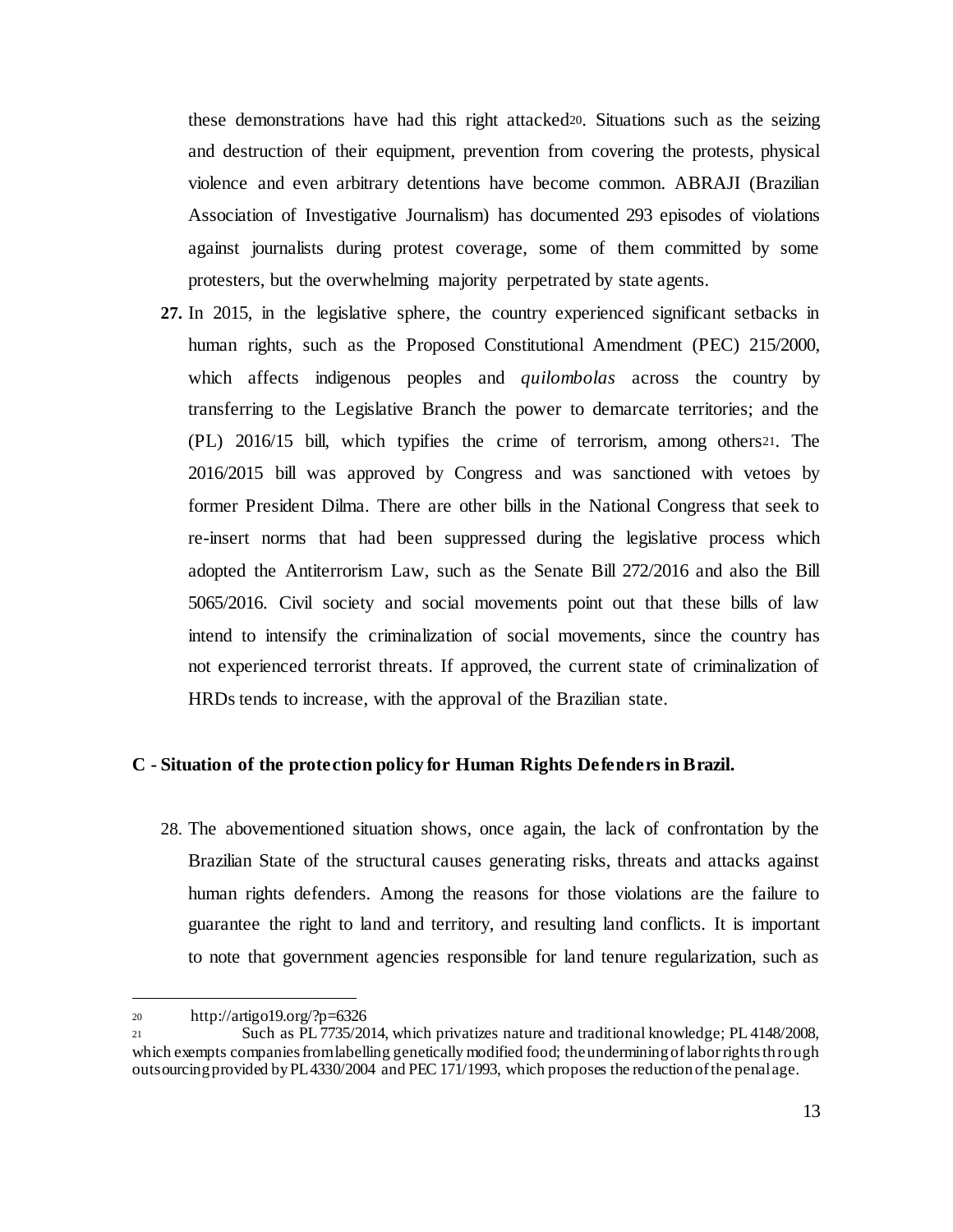the National Institute of Colonization and Agrarian Reform (INCRA) and the National Indian Foundation (FUNAI), have been undergoing a dismantling process, receiving increasingly few resources – a situation that has worsened since the illegitimate government took over. The weakening of these agencies increases the pressure on territories, intensifies the conflicts and subjects HRDs to increased vulnerability.

- 29. The Brazilian Committee of Human Rights Defenders, which monitors the implementation of the PPDDH (National Program for the Protection of Human Rights Defenders) from the beginning, has always emphasized that the Program, in addition to protecting defenders at risk, should articulate public policies aimed at overcoming the structural problems generating vulnerability for HRDs and social movements. The only way to effectively and definitively protect defenders is by prioritizing public policies aimed at solving the structural causes causing violations. However, if the agencies responsible for fighting such causes continue to work with limited resources, the possibility is that the figures will rise in the coming years.
- 30. With regard to the National Program for the Protection of Human Rights Defenders (PPDDH), a legal framework has not yet been approved in Brazil, although a bill of law is waiting to be appreciated by the Congress. Thus, PPDDH does not exist legally as a State policy, being supported only by the Presidential Decree No. 6.044, dated February 12, 2007. In April 2016, the then President Dilma Roussef signed Decree No. 8724 of April 27, 2016, which established the National Program for Human Rights Defenders and created its Deliberative Council, within the Ministry of Women, Racial Equality, Youth and Human Rights. The decree has brought critical changes that damage the structure of the protection program because: a) it limits the scope of PPDDH to people in a situation of threat. This is contrary both to the OAS Resolution 53/144 and the PPDDH procedures manual itself, prepared by the Human Rights Secretariat (SDH) in partnership with the civil society and other government bodies, which specifies that the protection of HRDs must be offered to those people or groups that are at a situation of risk and vulnerability, not just to people in a situation of threat; b) The decree has also created the PPDDH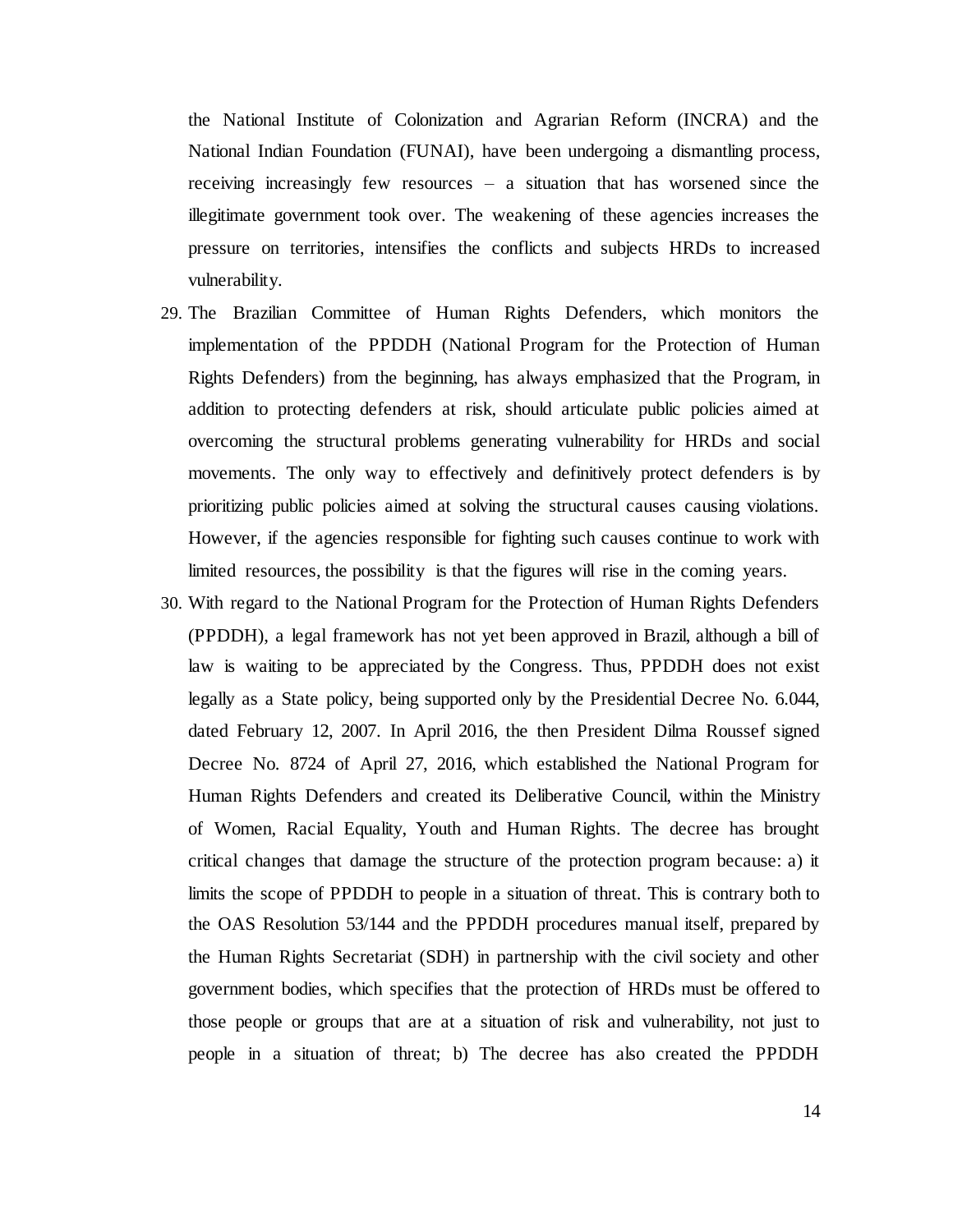Deliberative Council but provided for the participation of government bodies only, and excluded the participation of civil society, which has struggled since the beginning for parity in the Board. According to the new composition, only two members of the Human Rights Secretariat and one member of the Ministry of Justice would be part of the board. In practice, this decree ends the PPDDH's national coordination, formerly composed of various government agencies and five civil society organizations.

- 31. Even with the appeal of more than 60 civil society organizations, the Secretariat for Human Rights failed to correct this serious fault before President Dilma's suspension. With the government's current cabinet, the Secretariat for Human Rights was incorporated into the Ministry of Justice which, notoriously, does not present a political composition that is favorable to human rights defenders.
- 32. The lack of a legal framework weakens the protection policy and contributes to its stagnation and deterioration over the last years, as demonstrated by the last edition of this decree. It is worth mentioning that after more than 10 years, only six (06) out of the 26 Brazilian states have a protection program; only four out of these six are operational (Pernambuco, Ceará, Espírito Santo and Minas Gerais) and the other two have signed agreements, but are not currently operational (Bahia and Maranhão).
- 33. Moreover, state programs are repeatedly being temporarily suspended due to complications in the agreements and fund allocations, which also affects the program's federal staff. It is therefore necessary to reduce bureaucracy and increase partnership in the federal states in addition to the signing of agreements, seeking new ways of implementing the policy of protection of defenders. The existence of only 04 states with a functioning protection program makes clear the impossibility of creating policies through the signing of agreements, and what is needed is a pact between the federal entities to ensure public investment in protection policy.
- 34. To make matters worse for the national protection policy, the illegitimate government, which incorporated the Human Rights Ministry into the Ministry of Justice, issued ordinance nº 611/2016 on June 10 2016, which suspends the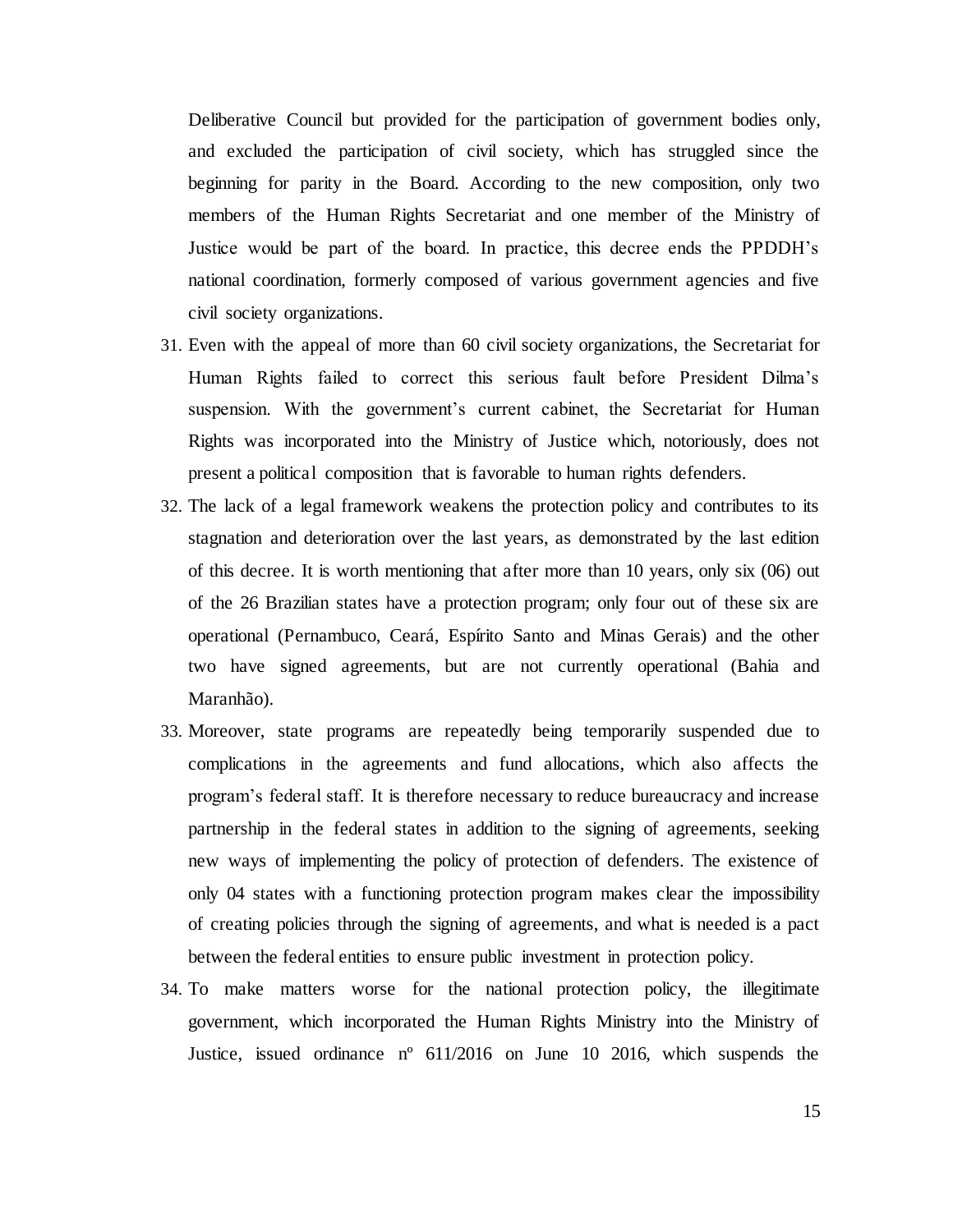operation of all areas related to Human rights for 90 days, particularly collegiate instances, and was extended until the end of 2016. This ordinance directly affects the agreements signed with civil society organizations for the implementation of protection policies, whether it is the Federal Program for the Assistance of Victims and Threatened Witnesses (Provita), the Program for the Protection of Children and Adolescents Threatened with Death (PPCAM) or PPDDH. The PPDDH's agreement that finances the provisional placement program for threatened HRDs was suspended, and the civil society organization that performs this policy had to lay off employees, leaving defenders unprotected and without direct monitoring from the technical staff.

- 35. A greater articulation of social policies in the monitoring of human rights defenders is also required. Threats and violence bring physical and psychological damage to the lives of these people. Cases of defenders suffering from depression, heart problems, high blood pressure, among other problems are not uncommon. All these issues are closely related to the threats received, and these problems often extend to the family of the person being threatened. The PPDDH can not shy away from addressing these situations and articulating policies to ensure the quality of life of these people.
- 36. Currently, PPDDH is only including individuals in the monitoring program, alhough, according to PPDDH's own concept, HRDs are groups, movements, and civil society organizations. When a community leader is threatened in a land conflict, the entire community is threatened too. If the chief of an indigenous village is threatened, the whole village is threatened too. It is impossible to ensure any effectiveness in protection if all persons potentially involved in the conflict are not taken into consideration.
- 37. It is also crucial that there be specific arrangements for female HRDs, and that protection is extended to women who are related to threatened leaders.
- 38. The cases mentioned above show the specific violence women endure. Francisca Chagas, a leader murdered in Maranhão, was submitted to sexual violence before being killed. Hers is not an isolated case. Women who are on the front line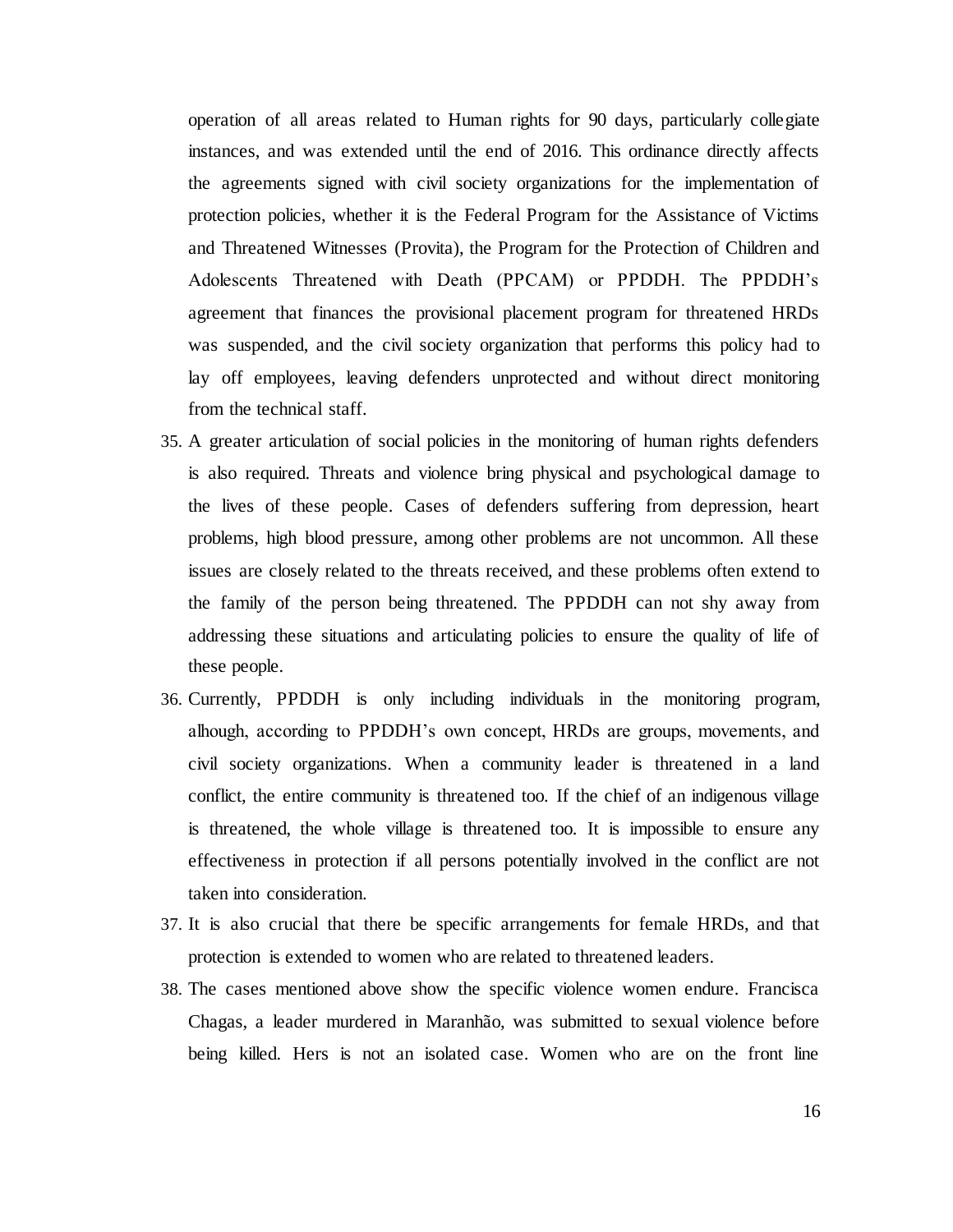defending their territories also have their bodies, their intimacy and their privacy completely violated by threateners and murderers. There is a peculiarity in the violence suffered by women and the current public policy for protection gives it no visibility and doesn't even have a specific mechanism to address women's situation.

- 39. When it comes to women human rights defenders, it is important to consider that the killer and threatener may often be someone who is known by the victim. When women enter politics, it is very common that there is an increase in domestic violence. In the Izidora occupations, Belo Horizonte's metropolitan area, the three female leaders endured domestic violence in 2014. They, therefore, are submitted to threats and violence both in the public and private spheres, all because of their work defending human rights. This perspective should be considered when guaranteeing the protection of women human rights defenders.
- 40. Better training for the technical staff and the improvement of PPDDH's strategies are also urgent. The program's procedure, before a situation of conflict, threat or risk to HRDs, is to send official letters to the bodies responsible for solving the problem. This can be observed in the reports of all cases that the PPDDH monitors. However, on most occasions, the official letters are not answered, rendering the attempts to articulate policies to ensure HDRs' protection completely ineffective.
- 41. The PPDDH monitors HDRs simply by phone in most of the cases. This has been the cause for revolt by the defenders and has discredited the reputation of the Secretariat of Human Rights. It is impossible to monitor by telephone a defender who is in an isolated region of the country.
- 42. It is noteworthy, in short, the lack of procedures to properly assess the risk defenders face within the particularities of their contexts, which makes it extremely difficult for technical teams that work in the protection mechanisms following cases to efficiently and readily tackle potential emergencies. Such limitations also result in a number of cases of HRDs at high risk not being included in the program, as in the event of inclusion, the program claims it cannot ensure protection to HRDs. This procedure, it is important to explain, is one of the practices that ensures that no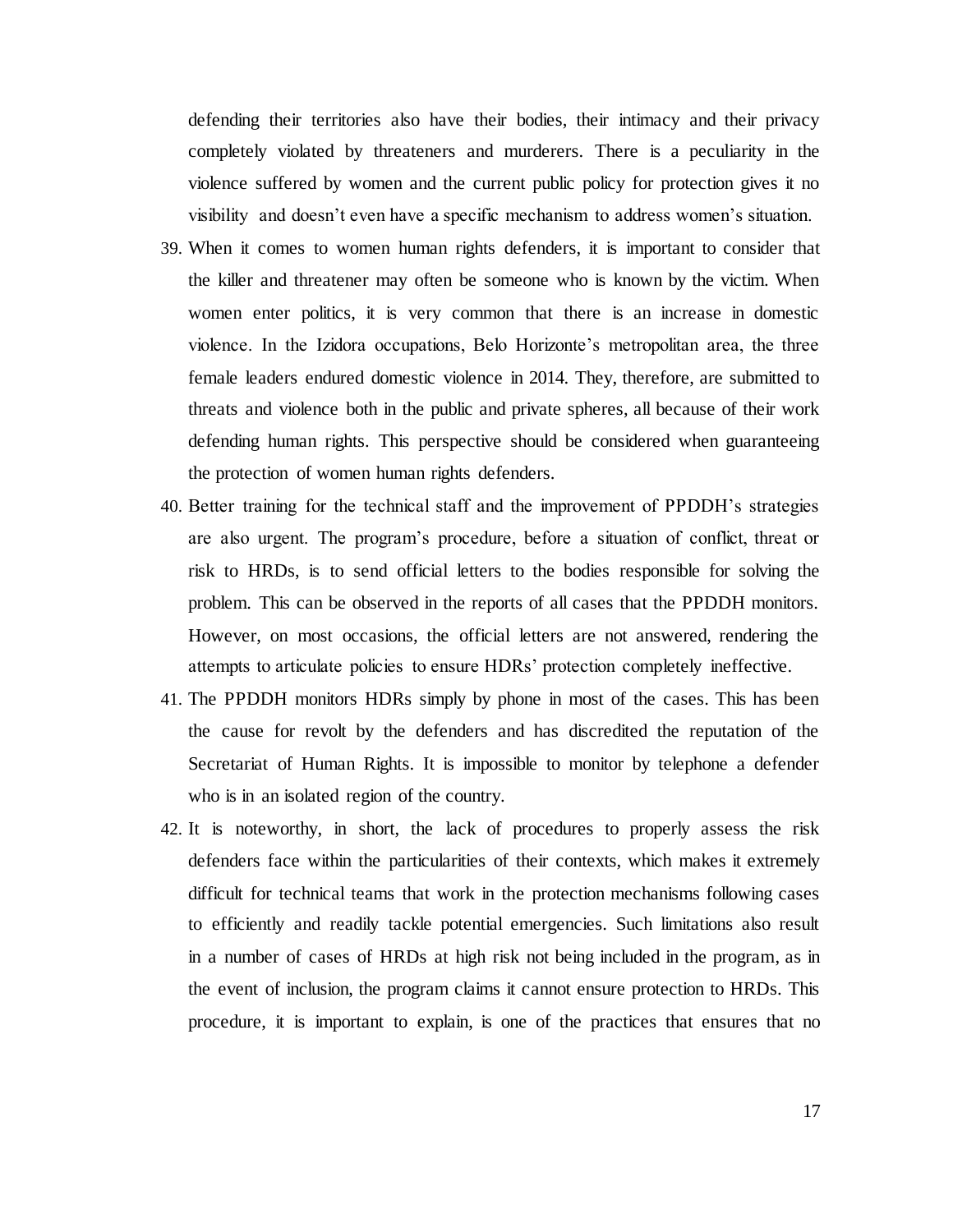HRD included in the program is murdered – this result of  $\theta$  (zero) deaths is widely advertised by the Brazilian state in the international arena.

- 43. It is crucial that there is also the implementation of a work plan aimed at monitoring and following up, along with the institutions of the justice and public security systems, the judicial and police investigations regarding human rights defenders, whether for investigating violations and threats, or for providing legal advice for those cases where criminalization of the fight for human rights took place;
- 44. All these issues here presented could also be better discussed within the scope of the PPDDH's national coordination, but decree nº 8724 (mentioned above) dismantled this system.
- 45. There is also a delegitimization of the Committee's activities by PPDDH's coordination. During the "Regional Experiences of Human Rights Defenders Protection: Colombia, Mexico, Brazil" public hearing, held last September, the former PPDDH coordinator stated that the letters sent by the committee were disturbing the program management.

#### **D – Recommendations**

- 46. All issues discussed above are a synthesis of various analyses, letters and recommendations that the Committee has been producing for 11 years. The current political context sets the scene for a period of more threats, murders and criminalization of Human Rights defenders. It is essential, therefore, that the Secretariat for Human Rights rethink the structure of the protection policy in Brazil and ensure budget allocation, and methodological improvement. During this process, the states must ensure extensive dialogue and consultation with civil society and social movements.
- 47. Below, we set out the main recommendations for the protection policy, as identified by the Committee over many years:
	- Speed up the processing and approval in the House of Representatives of Bill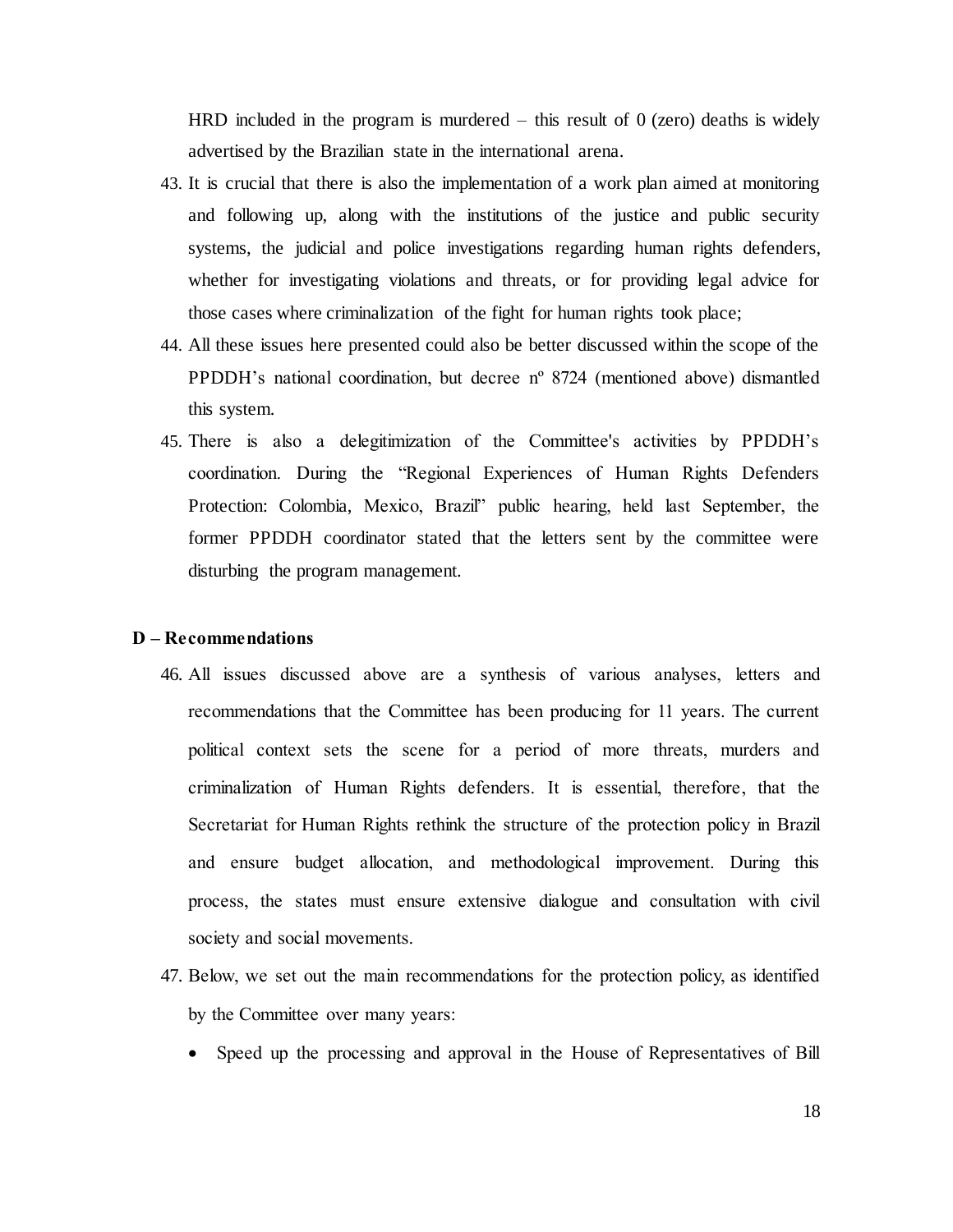4575/2009 that regulates the PPDDH and which is ready to go to the plenary;

- Immediately implement the National Plan for the Protection of Defenders;
- Expand the structure and budget of the PPDDH within the SDH, as a ministry, in order to ensure the protection of human rights defenders as a state policy;
- Create, within the PPDDH of the SDH, a mechanism of coordination between the various state agencies responsible for addressing the structural causes that generate violations in the context in which defenders are inserted;
- Implement a work plan implying the institutions of justice and public security systems in order to monitor and follow up cases (judicial and police investigations) involving human rights defenders, whether for investigating violations and threats, or to guarantee legal advice for those cases where criminalization of the fight for human rights took place;
- Expand partnerships and reduce bureaucracy involved in their creation in the federal states, in addition to the signing of agreements, and seek new ways of implementing the protection policy for defenders;
- Improve the protection methodology in order to cater to groups and communities for which the defenders fight, especially collectivities and minorities such as traditional people and communities (indigenous, quilombolas, etc.), women HRDs, LGBTs and vulnerable rural workers in remote areas;
- Articulate social policies that address the dimension of the social protection of human rights defenders within the Program, such as medical, psychological and welfare assistance, for example;
- Create and train specialized police units for the protection of human rights defenders, as well as specialized agencies and procedures for the receiving and processing of complaints presented by human rights defenders;